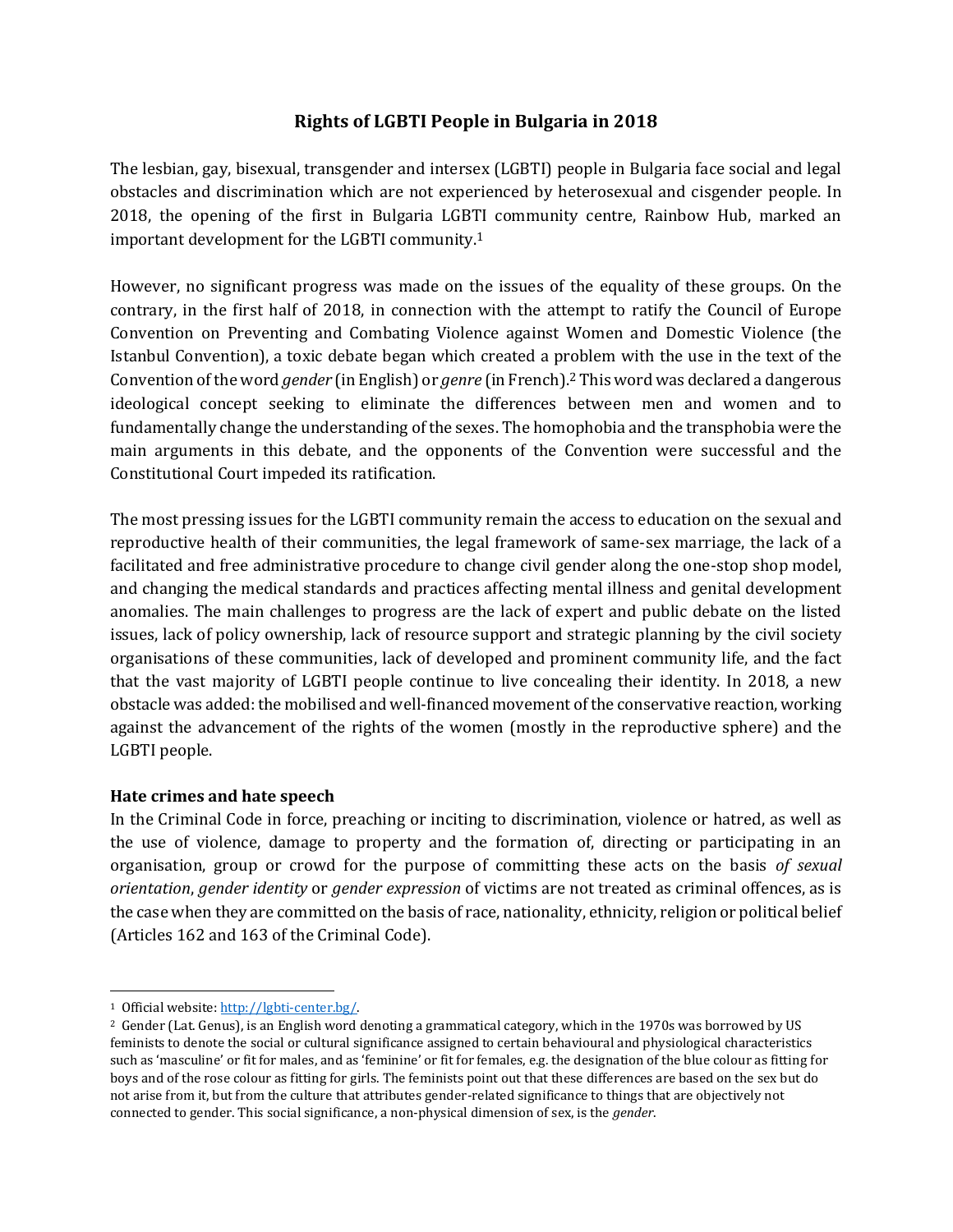Contrary to racial or ethnic hate speech, hate speech based on *sexual orientation* may be penalised only under the administrative or civil law provisions of the Protection against Discrimination Act. The general statute of Article 320 § 1 of the Criminal Code, for which there is no case-law, is the only possible criminal remedy for such a speech. In its practice, the Bulgarian public prosecutor's office refuses to institute pre-trial proceedings for public calls to homophobic violence, and if there were any pre-trial proceedings for such acts with this legal qualification, the case has never reached the trial stage.

There are no aggravated circumstances for murder and bodily injury on *homophobic and transphobic grounds*, unlike what is available for acts of racist or xenophobic motivation (Article 116 § 1 (11) and Article 131 § 1 (12) of the Criminal Code). There is no case-law to accept that committing the acts on such basis is an aggravating circumstance.

In June 2018, the SCC issued its final judgment on the case of the homophobic killing of a 25-year-old student of medicine, Mihail Stoyanov, in the Borisova Gradina Park in 2008. Stoyanov died after being beaten by a group of young people who in the pre-trial proceedings admitted that had gathered in the park — in an area where gay men set their sexual dates for decades — to "cleanse it" of gays. In 2015, the Sofia District Court as court of first instance established that homophobic motives were behind the formation of the intent of violence against Stoyanov, but that the initial intent was not to commit murder, which had occurred during an occasional (sudden) intention.<sup>3</sup> The Sofia District Court ruled that the homophobic motivation of the perpetrators was an aggravating circumstance, as it was an expression of contempt for the individual rights of others, their bodily integrity and the rule of law in society, which pointed to an increased risk for the public.

In 2016, the Sofia Administrative Court as appellate instance ruled that the acts of the defendants were guided by homophobia and not by hooliganism, and therefore found that there was no justification for the complaint of the private prosecutor in the case that the court had incorrectly acquitted the defendants for the qualification of the act as committed on hooliganism.<sup>4</sup> The cassation instance briefly and implicitly confirmed the finding of this void in the law, but amended the convictions of the defendants, with no mention of homophobia among the aggravating circumstances, thus eliminating its recognition by the court of first instance.<sup>5</sup>

## **Equality and non-discrimination**

Article 6 of the Constitution of the Republic of Bulgaria enshrines equality before the law on the basis of an exhaustive set of characteristics: race, nationality, ethnicity, gender, origin, religion, education, beliefs, political affiliation, personal and social status and wealth. These characteristics do not include *sexual orientation* and *gender identity or gender expression*. 6

<sup>&</sup>lt;sup>3</sup> Sofia City Court (2015). Sentence No 199 of 22.06.2015 criminal case No 3766/2013, 28<sup>th</sup> panel.

<sup>&</sup>lt;sup>4</sup> Sofia Administrative Court (2016). Decision No 330 of 12 July 2017 on appellate criminal case No. 84/2016, 5<sup>th</sup> panel.

<sup>&</sup>lt;sup>5</sup> Supreme Cassation Court (2018). Decision No 39 of 21 June 2018 on criminal case No 1258/2017, 3<sup>rd</sup> penal division.

<sup>6</sup> The latter two, in line with the wording of Directive 2012/29/EU of the European Parliament and of the Council.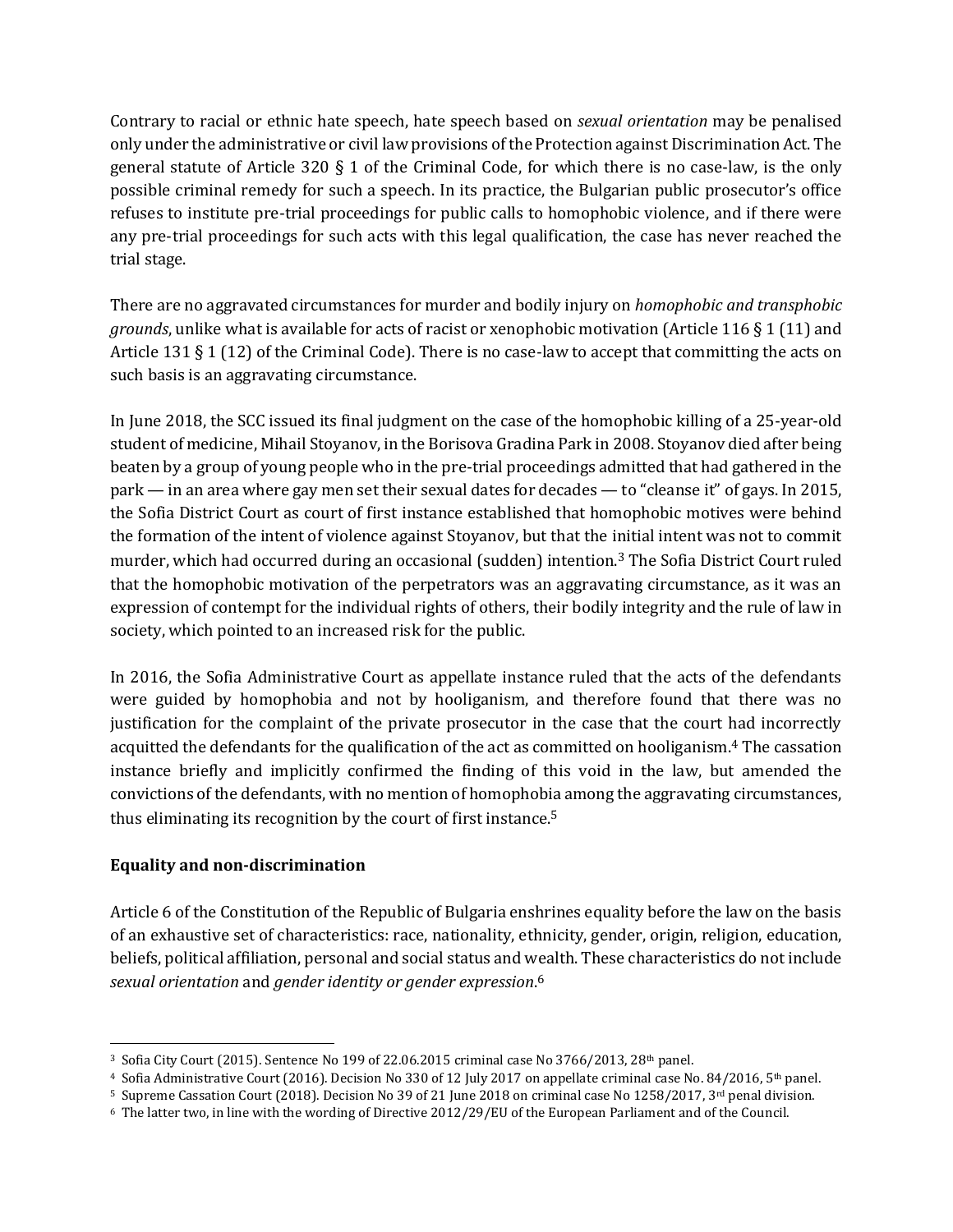The Criminal Code still contains the vicious doctrine that rape is regarded only as an act performed by a man against a woman, specifically through forced penile-vaginal penetration. As described above, in some cases other types of sexual coercion are treated as less serious crimes. All other types of sexual coercion, including forced oral or anal entry, regardless of whether performed with a penis, another part of the body or with an object, are regarded as "sexual abuse". <sup>7</sup> Forced penile-vaginal penetration, where the victim is an adult, is punished by 2 to 8 years of imprisonment under the main statute (Article 152 § 1 of the Criminal Code). The same penalty is also foreseen for forced penilevaginal penetration (sexual intercourse) when the perpetrator and the victim are male, which, however, has a distinct statute (Article 157 § 1 of the Criminal Code) and is not referred to as "rape". However, the sentence would not be the same if the perpetrator and the victim were female and the forced penetration was carried out not with a penis but, for example, with another body part or with an object. Regardless of the fact that this is commonly understood as rape, the legal definition of rape in the Criminal Code treats similar attacks as lighter in comparison to penile penetration. The reasons for this are unclear. The treatment of rape in Bulgarian criminal law as forced penile-vaginal penetration that is not the same as sexual abuse starts at least with the 1896 Criminal Act and is not unique to Bulgaria. However, while in many other countries this crime has long been regarded as gender-neutral, in this country the doctrine remains conservative and therefore trivialises a wide range of sexual abuses.

Furthermore, the Bulgarian criminal doctrine does not recognise the possibility of rape as a hate crime, i.e. victimisation one the basis of a group to which the victim belongs. It is only understood as an action aimed at achieving sexual satisfaction.

PADA provides protection against discrimination based on *sex*, *sexual orientation* and *genome* (Article 4 § 1). The latter is important in many of the intersex conditions. The ban is absolute, for "any" discrimination, and all persons, natural and legal, including public institutions, are covered by the law. However, gender *identity* or *gender expression* are not included among the grounds protected by law. According to  $\S 1$  (17) of its additional provisions, the "sex" attribute also includes cases of "sex" reassignment". This text transposes Directive 2006/54/EC of the European Parliament and of the Council into national law. However, the expression "gender reassignment", adopted mechanically by the Directive, leaves room for a restrictive interpretation which would only recognise protection only for post-operative transgender people. In this way, there is a risk of deprived of protection both preoperative transsexual people and transgender people in general, as well as those who do not feel that they belong to the man-woman gender binary (genderqueer) and do not go through gender reassignment. There is no case-law to support or reject this assumption.

As is evident from its very title, the Equality between Women and Men Act, adopted in 2016, only regulates equality in the context of the gender binary and does not recognise the existence of persons outside it.

# **Private and family life**

<sup>7</sup> SCC (2010). Decision No 122 of 25.03.2010.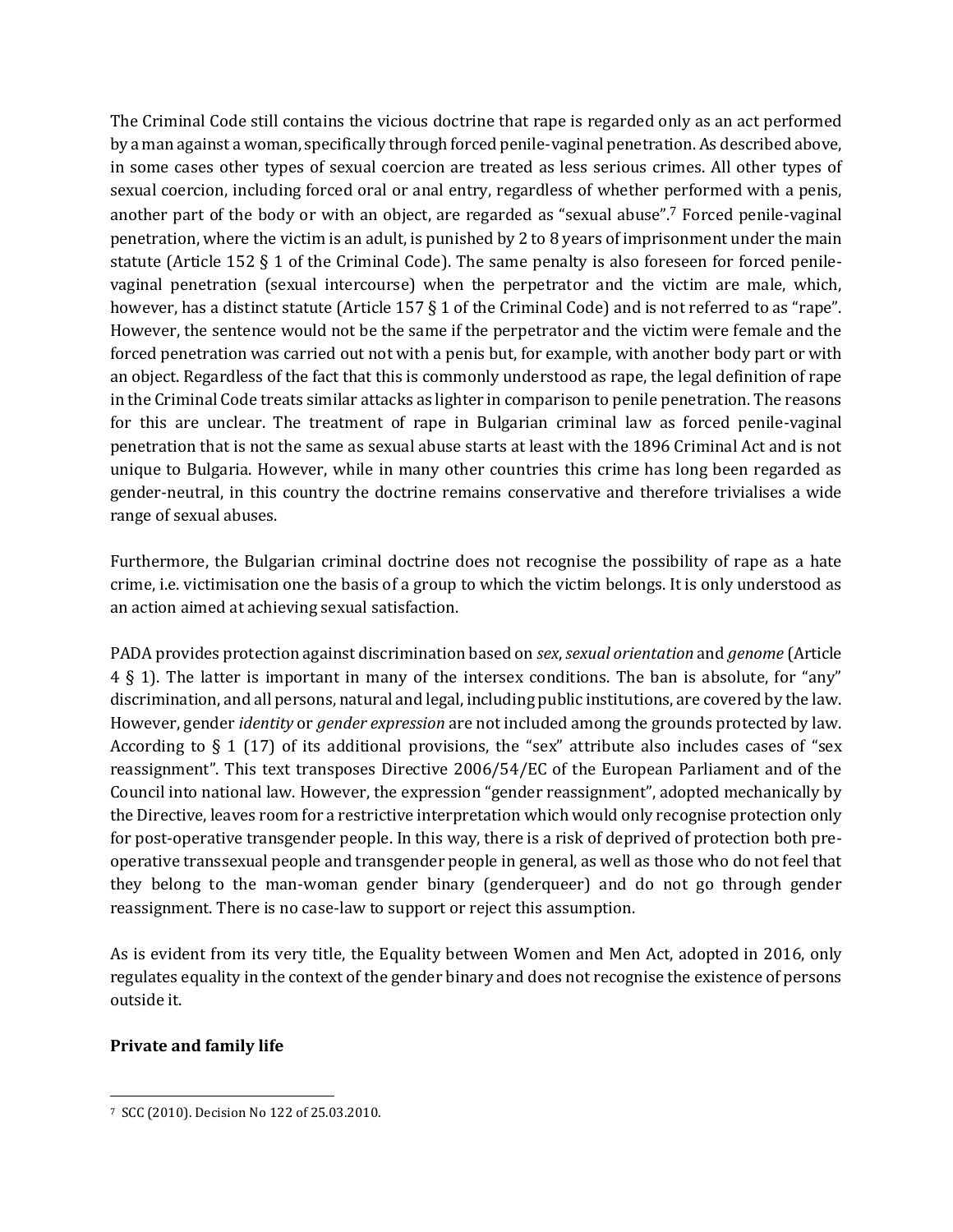People in same-sex couples have a de facto family life, bearing all the effects of family life in opposite sex couples, including moral and property relationships arising between those involved in the actual family. However, Bulgarian legislation does not provide a legal form (legal statute) for the occurrence of family relationships and other legal consequences for the families of same-sex couples. The Bulgarian legislation foresees only one legal form that gives rise to family relationships: the marriage. Both the Constitution (Article 46  $\S$  1) and the Family Code (Article 5) define the marriage as a voluntary union only between a man and a woman, but not of persons of the same sex. There is no legal form in the legislation regulating the relationship of de facto families, such as civil partnership, registered partnership, civil cohabitation, etc. The Bulgarian legal doctrine knows the so-called *factual cohabitation*, as separate laws,<sup>8</sup> and case-law, primarily that of the former Supreme Court, recognises<sup>9</sup> its statutory power and limited consequences arising from it with regard to family relations and civil law. There are more than 50 rules in the legislation governing a number of rights, obligations, responsibilities or restrictions which are not applicable to the *de facto* cohabitating persons of the same sex, or from which these persons are deprived. These include the right to visitation, parental custody, the matrimonial property regime, entitlement to certain types of leave, to a widow's pension, to certain types of benefits and to benefits for the death of the partner, to protection from domestic violence, to tax relief, etc.

A marriage between persons of the same sex concluded under the law of a foreign country should be recognised by the Republic of Bulgaria (Articles 75-77 of the Code of International Private Law). There is no legislative obstacle to entering in a marriage with a person of sex opposite to the changed civil gender of post-operative transgender people.

By law, a child can be adopted by one individual (a woman or a man) or by a married couple, i.e. a heterosexual couple. Two unmarried individuals, even if they are a heterosexual couple, would not be able to adopt the same child. Insofar as they could not get married in Bulgaria, two persons of the same sex cannot simultaneously adopt one and the same child, as only one of them is eligible to adopt. The fact that the two persons *de facto* take care of the child and that the child perceives them as parents, as well as the emotional connection between the child and the adults, have no legal value. The person who has no custody of the child is a foreign person: he or she does not have any rights over the child, and the child has no rights over the adult, such as the right to inheritance. The same holds true when one of the two individuals in a same-sex family is the biological parent of a child: the other person cannot adopt his/her partner's biological child.

The artificial insemination (in vitro) procedure is available both to married couples and to single women.

The Protection against Domestic Violence Act regulates the rights of domestic violence victims, the measures to protect them (other than measures in criminal law) and the rules of imposing them. This

<sup>8</sup> E.g. the Protection against Domestic Violence Act (promulg. SG no. 27 of 29 March 2005).

<sup>9</sup> For example, Supreme Court of the People's Republic of Bulgaria (1969). Decision of the Plenum of the Supreme Court No. 5 of 24 November 1969 to supplement item 2 of Section III of Decision No 4/61 of the plenum on the circle of persons entitled to compensation for non-pecuniary damages for death.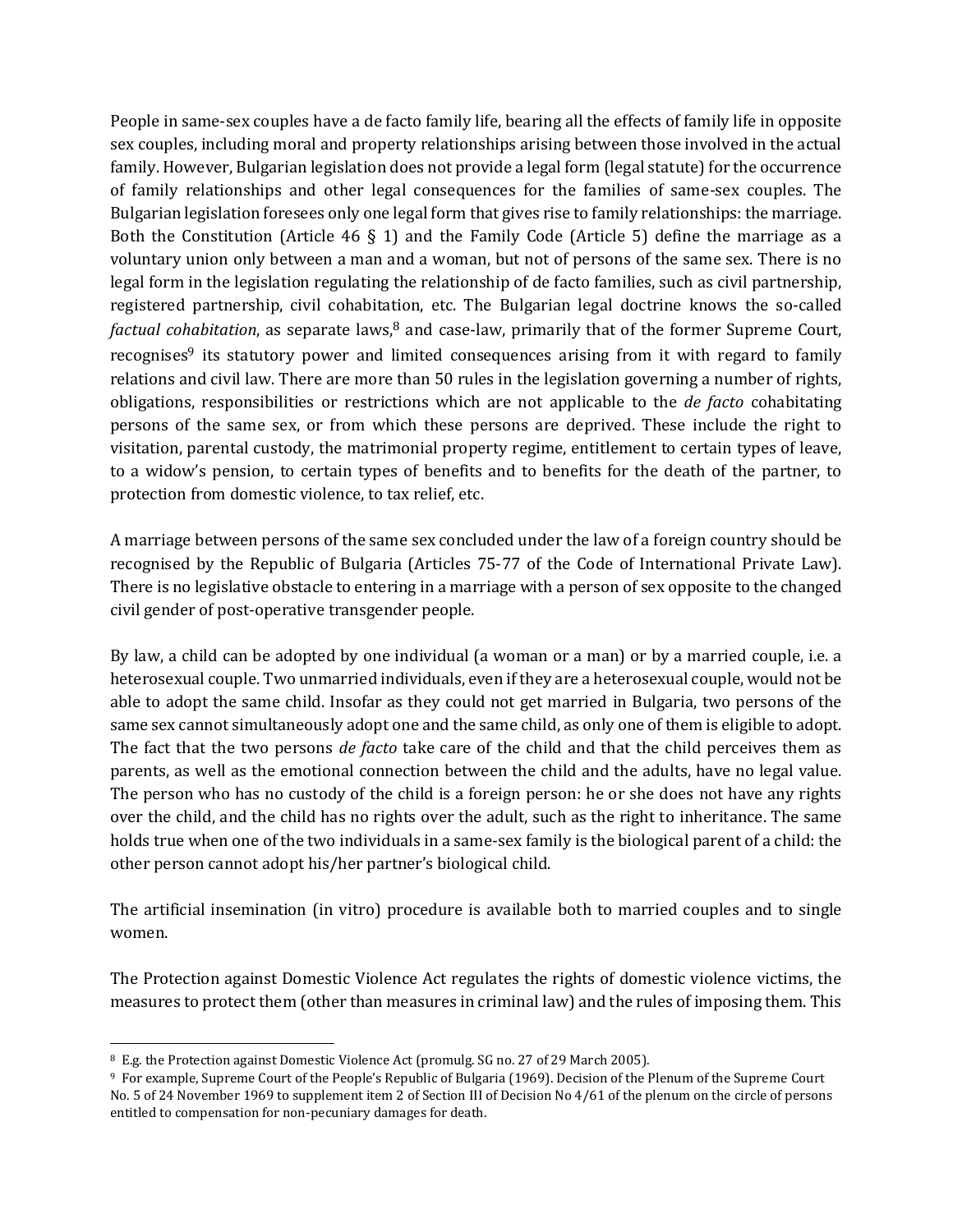law protects related individuals who are, or have been, in a family relationship or in a *factual marital cohabitation* (Article 2 § 1). In theory, this provision should also provide protection to same-sex couples in marital cohabitation, but in practice this is not the case, as the case-law does not recognise that same-sex couples are in a family relationship. As such, case-law accepts only heterosexual couples, since the law uses the term "matrimonial" and the word "spouses" is understood only as persons in a marriage, who, under Bulgarian law, may only be persons of different sex.<sup>10</sup>

In January, the Sofia City Administrative Court ruled on a complaint by a Bulgarian national married to another Bulgarian citizen in the UK under local law, disputing the refusal of the Municipality of Sofia's Lozenets area to record her marriage as current marital status in her personal civil status record. The reason for the municipality's refusal was the that the two persons were of the same sex. According to Bulgarian law, the municipal authorities are entrusted with storing information about a marriage concluded abroad and with attesting this fact to the public by issuing appropriate references or certificates to citizens and institutions. Thus, the consequences of not recording the marriage are that each of the two women is deprived in Bulgaria of the marital rights and obligations coming with their marriage. The Sofia City Administrative Court ruled that, pursuant to Article 6 § 3 and Article 76 § 1 of the Code of International Private Law, Bulgarian nationals abroad may enter into a marriage before the competent authority of the foreign country, if this is acceptable under its law, with the conditions for entering into marriage being determined for each of the persons by the law of the country of which the person is a national at the time the marriage was concluded. Therefore, the court held that the provisions of the Constitution and the Family Code which limit the marriage to a right of heterosexual couples only are compulsory: the same-sex of the applicant and the person she had married constitutes an obstacle to marriage under Bulgarian law. The prohibition contained in both rules cannot be ruled out in the examination of the negative substantive conditions of marriage in the proceedings instituted with regard to the request to update the family status in the applicant's private registration card. The case is currently pending before the Supreme Administrative Court.

In December, SCAC ruled on a complaint by one of the women in the same couple challenging the refusal of the Assisted Reproduction Centre to finance an in vitro procedure, as in the application form the woman applying stated she was married and indicated her wife's names. According to the legal framework in Bulgaria, a woman seeking funding for assisted reproduction has two possibilities: to request funding for assisted reproduction by an unknown donor or assisted reproduction by a partner or spouse. For the second option, the semen donor is the partner or spouse. The applicant in the case wanted to request assisted reproduction by an unknown donor, but the package of documents she was given contained a family status declaration. She filled in the declaration truthfully, stating that she was married to the other woman. Regardless of the candidate's choice, the Assisted Reproduction Centre decided to process her application as one for assisted reproduction with a partner or a spouse as donor and, taking into account that the applicant's partner was also female, refused to provide funding because this donor would not be able to provide semen. The Sofia City Administrative Court ignored completely the factual situation described above and ruled that the refusal of the centre was correct and lawful, since "two women cannot produce offspring in a natural way". The decision is subject to cassation review.

<sup>10</sup> Sofia District Court (2014). Order No 26 of 07.10.2014 in case No 53154/2014.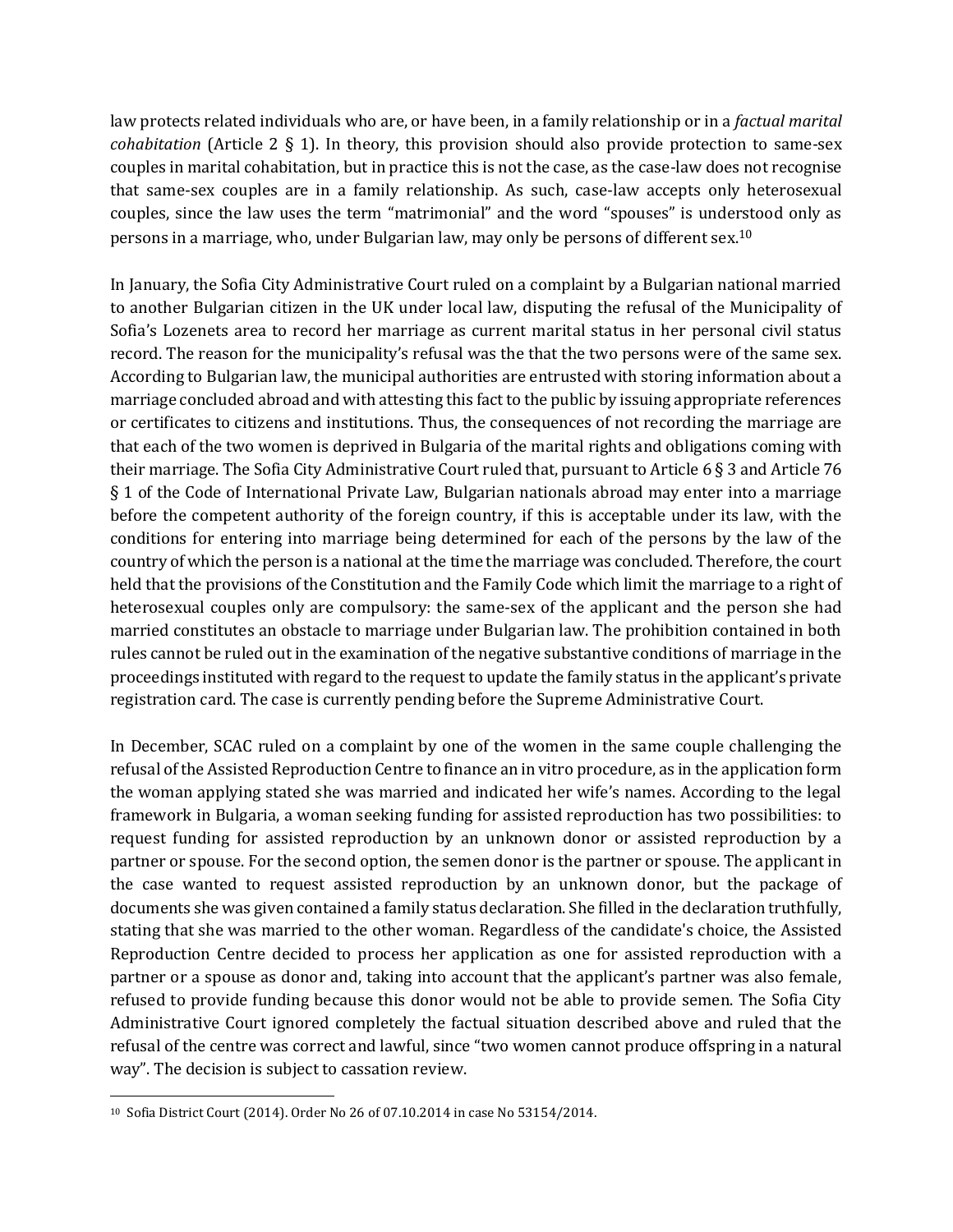In May, the Sofia Administrative Court confirmed the Sofia City Court's refusal to return a child to the Kingdom of Denmark to his non-biological mother, to whom a Danish court has granted temporary custody. The Danish citizen G. and the Bulgarian citizen V. entered into a marriage in Denmark in 2014. In 2015 V. gave birth to a child and G. was recorded in the birth certificate as a joint mother under Danish legislation. In 2016, V. arrived in Bulgaria and filed with the Municipality of Pazardzhik a request to issue a birth certificate and register the child in the population register. In the application G. was declared as "father", as in the Bulgarian forms this is the only option. The municipality refused to issue a birth certificate because the documents provided in the file indicated origin that was not in compliance with Bulgarian law. When the refusal was contested, the Pazardzhik Administrative Court repealed it, holding that under Article 12 § 3 of Ordinance No RD-02-20 9/21.05.2012 on the functioning of the unified civil registration system, when the origin of the parent (mother or father) is not established, for the purposes of issuing a Bulgarian birth certificate, the relevant field for that parent's details is left blank and is stricken, i.e. it was not necessary to have G.'s name in the birth certificate in the first place.<sup>11</sup> Following a complaint by the Mayor of Pazardzhik, the Supreme Administrative Court sustained this decision and returned the file to the Municipality for the necessary actions to be carried out.<sup>12</sup> For these proceedings G. as a legal parent of the child, who is a Danish citizen, has not been notified. In early 2017, the marriage between G. and V. was dissolved. About a month later, G. was granted a schedule of contacts with the child, indicating the days on which she will exercise her parental rights. Several months later V. left Denmark with the child and arrived in Bulgaria without notifying G. and kept the child in Bulgaria against her will. G. notified the Danish authorities that she wished to end the joint exercise of custody and wishes to have custody granted to her alone. She was granted provisionally custody pending an agreement or a judgment of a court. She then submitted through the Bulgarian Ministry of Justice a request under Article 7 (f) in conjunction with Article 8 of the Hague Convention on the Civil Aspects of International Child Abduction for the return of the child to the country of his habitual residence, the Kingdom of Denmark. The Sofia City Court refused to return the child, since under Bulgarian law the parents are the mother and the father: "Our law DOES NOT recognise the statutes of joint maternity or paternity, i.e. parents of the child cannot be two mothers or two fathers. That is why the child's birth certificate [...] issued by the Municipality of Pazardzhik [...] lists the defendant V. as mother and the field 'father' is blank. For Bulgarian law, the child [...] has only one parent who is the bearer of the full set of parental rights and obligations (parental duties) in relation to that child."<sup>13</sup> In its May judgement, the Sofia Administrative Court sustained this refusal of the Sofia City Court, but with different motives. Unlike the Sofia City Court, the appellate court recognised G. as a joint mother of the child, found it was unlawful to keep the child and that all preconditions for the return of the child were present, but judged that the return of the child to Denmark will result in breaking his link with the "priority relevant adult who takes care of the child" and this would create preconditions for the deterioration of his mental health.<sup>14</sup>

<sup>11</sup> Pazardzhik Administrative Court (2016). Decision No 533 of 19 October 2016 on administrative case No 623/2016.

<sup>&</sup>lt;sup>12</sup> SAC (2017). Decision No 6592 of 26 May 2017 on Administrative Case No 12897/2016, 3<sup>rd</sup> division.

<sup>13</sup> Sofia City Court (2017). Decision No 8693 of 21 December 2017 in civil case No 13176/2017.

<sup>14</sup> Sofia Administrative Court (2018). Judgment No 1114 of 4 May 2018 on case No 1038/2018, civil division, 14<sup>th</sup> panel.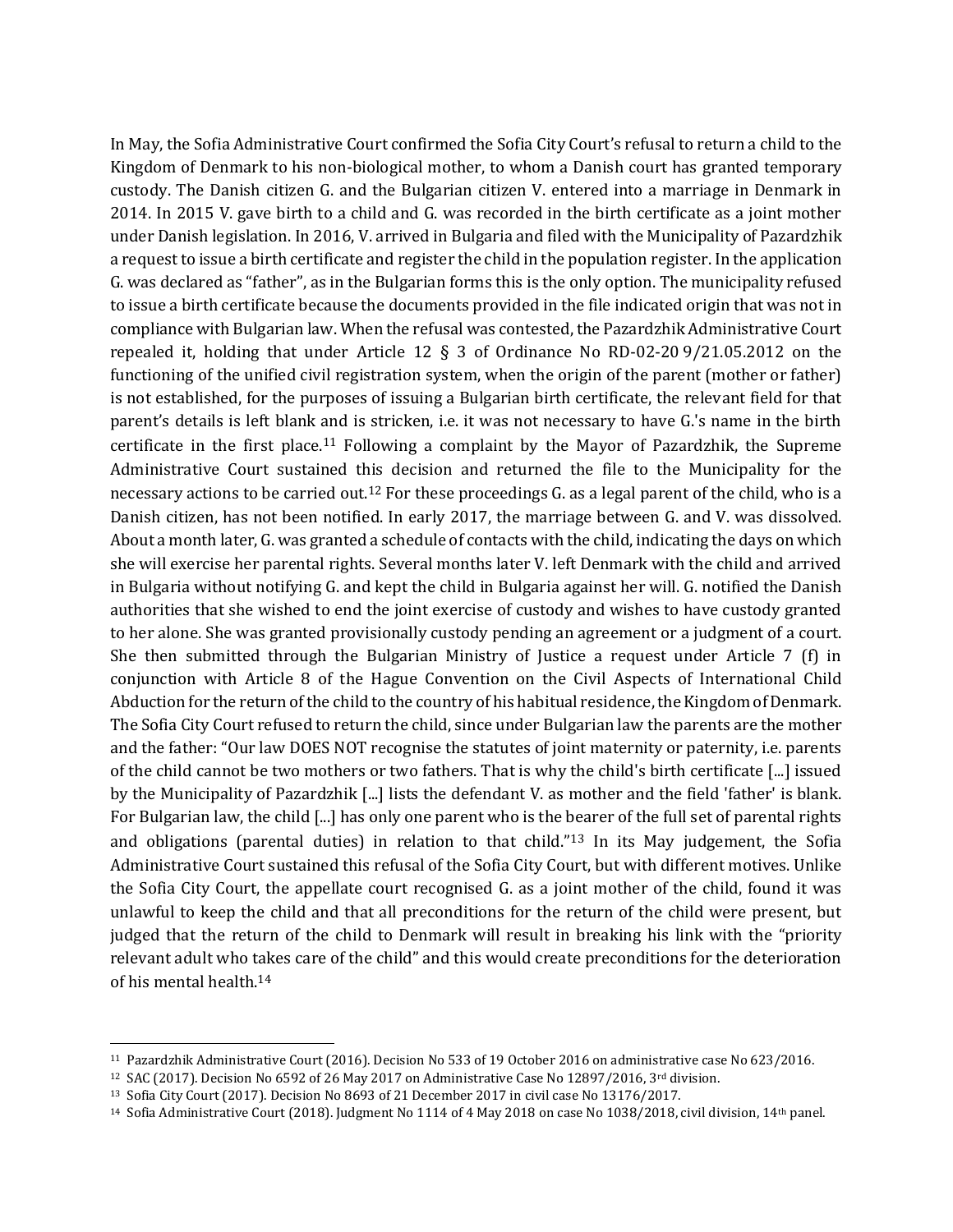In June, the Sofia City Administrative Court ruled on the refusal of the Migration Directorate to prolong the extended residence permit of an Australian citizen, wife of a French national. <sup>15</sup> The two women married in France in 2014. They moved to Bulgaria for a long stay in 2016. At the end of December 2016, the Migration Directorate at the Ministry of the Interior issued the Australian citizen a long-term residence permit, in her capacity of a family member of a European Union citizen. The authorisation even referred to Directive 2004/38/EC as legal basis. The authorisation was granted for a period of one year. In January 2018, the Director of the Migration Directorate refused to grant a new long-term residence permit to a family member of an EU citizen in the Republic of Bulgaria on the grounds that according to the legislation of the Republic of Bulgaria only the marriage concluded between a man and a woman was legal. Apart from the Family Code and the Civil Registration Act, the refusal decision refers also to the definition of 'marriage' in the Constitution of the Republic of Bulgaria as legal basis. SCAC repealed the refusal. The court motivated its decision with the CJEU ruling on the *Coman case.*<sup>16</sup> SCAC held that in cases where an EU citizen has made use of his freedom of movement and has went to an EU Member State other than that of which he is a national and is actually residing there, in accordance with Article 7. 1 of Directive 2004/38/EC, and during that time has established and strengthened family life with a third-country national of the same sex whom they married in the host Member State legally, Article 21 § 1 TFEU should be interpreted so as not to allow the competent authorities of the Member State to deny right of residence within the territory of that Member State for reasons that the law of that third country does not provide for same-sex marriages. In addition, SCAC complements that the refusal of the Migration Directorate to recognise marriage between Union citizens of the same sex is a violation of Article 21 § 1 TFEU and consequently restricts the right of the Australian citizen to move and reside freely within the territory of the EU. The Migration Directorate appealed against this decision and it was pending cassation review which wasn't concluded within the reporting period.

## **Recognition of legal gender**

Transgender and intersex people need a statutory civil gender (i.e. gender indicated in official documents) change procedure. The Bulgarian legislation recognises the person's right to change its civil gender (Bulgarian Identity Documents Act, Article 9 § 1; Regulation on issuing Bulgarian identity documents, Article 20 § 6 and Article 22 § 6 (5); and § 1 (17) of the Additional Provisions to the Protection against Discrimination Act). However, the absence of an established procedure creates serious obstacles for these persons to make such a change. There is an explicit statutory prohibition to change civil gender by administrative procedure (Civil Registration Act, Article 76 § 4). The change can take place at the request of the person to the area court, with the judicial panel creating an *ad hoc* procedure. The documents required by the court, as well as the scope of the decision, if it is in favour of the person seeking to change their civil status, are judged by each chamber separately. For this reason, there is contradictory case-law harmful to the citizens.<sup>17</sup> For the same reason, there is also

 <sup>15</sup> SCAC (2018). Decision No 4337 of 26 June 2018 on administrative law case No 3500/2018, 15th panel.

<sup>16</sup> *CJEU (2018). Case C-673/16 Relu Adrian Coman and Others v Inspectoratul General pentru Imigrări and Ministerul Afacerilor Interne* of 5 June 2018.

<sup>17</sup> Bilitis Resource Centre Foundation (2012). Changing the sex of transgender and intersex people in Bulgaria: Examination of the legal framework and case-law and a strategy to improve them, available at: [http://bghelsinki.org/pl/external/bilitis/2012-Gender-Reassignment-in-Bulgaria-BG.pdf;](http://bghelsinki.org/pl/external/bilitis/2012-Gender-Reassignment-in-Bulgaria-BG.pdf) and Dobreva, N. (2014). Gender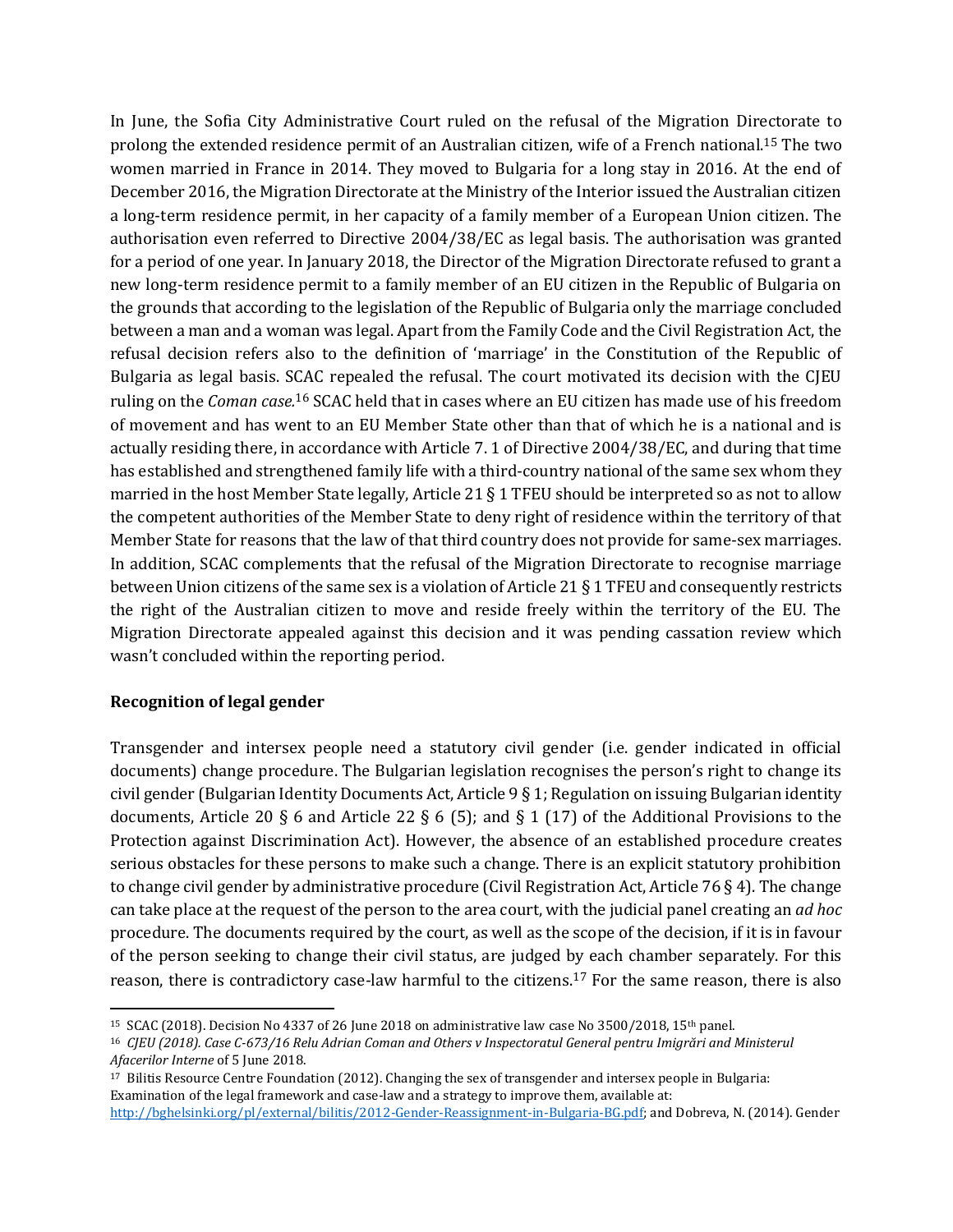controversial case-law concerning the requirement to change physical gender before the civil gender.<sup>18</sup> This leads to frequent refusals on the part of the court to allow such a change, which is contrary to the privacy of the affected, usually transgender and intersex people.

In its recent case-law, the Supreme Cassation Court has two decisions concerning gender recognition of transgender persons. In the first case, the court decided that transgender people *cannot be required to have a surgery* for the modification of their body against their will as a prerequisite for changing the gender recorded in the birth certificate, since the admissibility of such intervention, without a court ruling on gender reassignment, is questionable in light of the provision in Article 128 of the Criminal Code.<sup>19</sup> At the same time, however, SCC held that persons requesting the court to change their civil gender should prove before the court their serious and irreversible decision on the future alignment of their physical gender with the mental one, *and that the gender reassignment hormone therapy should have at least started*. The latter is not in line with the World Professional Association for Transgender Health (WPATH) standards, which shows that medical and other barriers to the recognition of the gender of transgender persons can damage their physical or mental health.<sup>20</sup> In the second case, SCC confirmed its earlier decision, stating that for the purpose of allowing a change of gender in the birth certificate of a person, it is sufficient, firstly, that the condition of transgenderism, established by means of a comprehensive medical examination (medical criterion), be present, and, secondly, that it be proven to the court that the person had made a serious and irreversible decision to change his or her mental and social gender role.<sup>21</sup>

This contradicts ECtHR case-law in relation to complaints by transgender people who have been refused gender recognition but have not yet undergone gender reassignment surgery, or who do not wish to undergo procedures that would cause them sterility.<sup>22</sup> Bulgarian legislation should be brought in line with international medical and legal standards by the introduction of a clear and streamlined procedure for the change of civil gender in the identity documents of persons with established transgender or intersex conditions, based on the one-stop shop principle. This procedure must not include a requirement to have the physical gender of the requestor surgically reassigned or to undergo any other procedure that would cause sterility. Given the economic inequality of the affected groups caused by the heavy financial burden of changing physical gender by surgical and hormonal interventions, as well as the difficulties faced by these people in accessing the labour market as a whole, this administrative procedure should be free of charge or there should at least be a financial relief. The legal framework should explicitly prescribe that newly issued documents of a person must not indicate in any way the change of civil gender, insofar as such information would

change in civil law — case-law and trends in 2014, available at[: http://bghelsinki.org/pl/external/bilitis/2014-Case-law](http://bghelsinki.org/pl/external/bilitis/2014-Case-law-on-gender-reassignment-in-Bulgaria-BG.pdf)[on-gender-reassignment-in-Bulgaria-BG.pdf.](http://bghelsinki.org/pl/external/bilitis/2014-Case-law-on-gender-reassignment-in-Bulgaria-BG.pdf)

<sup>18</sup> Cf. Varna District Court (2007). Decision No 1835 of 11 June 2007 on civil case No 1953/2007 and Varna District Court (2010). Decision No 1126 of 6 April 2010 on civil case No 10044/2009.

<sup>&</sup>lt;sup>19</sup> SCC (2017). Decision No 205 of 5 January 2017 on case No 2180/2016, 3<sup>rd</sup> civil division.

<sup>20</sup> WPATH (2017). WPATH Identity Recognition Statement. Available at:

[https://s3.amazonaws.com/amo\\_hub\\_content/Association140/files/wpath-identity-recognition-statement-11\\_15\\_17.pdf.](https://s3.amazonaws.com/amo_hub_content/Association140/files/wpath-identity-recognition-statement-11_15_17.pdf)

<sup>21</sup> SCC (2017). Decision No 16/30.05.2017 on case No 2316/2016, civil college, IV div.

<sup>22</sup> ECtHR (2015). *Y.Y. v. Turkey* (no.14793/08), 10 March 2015; ECtHR (2017). *A.P., Garçon and Nicot v. France* (Applications nos. 79885/12, 52471/13 and 52596/13), 6 April 2017; ECtHR (2018). *S.V. v. Italy* (no. 55216/08); ECtHR (2019). *X v. the former Yugoslav Republic of Macedonia* (Application no. 29683/16), 17 January 2019.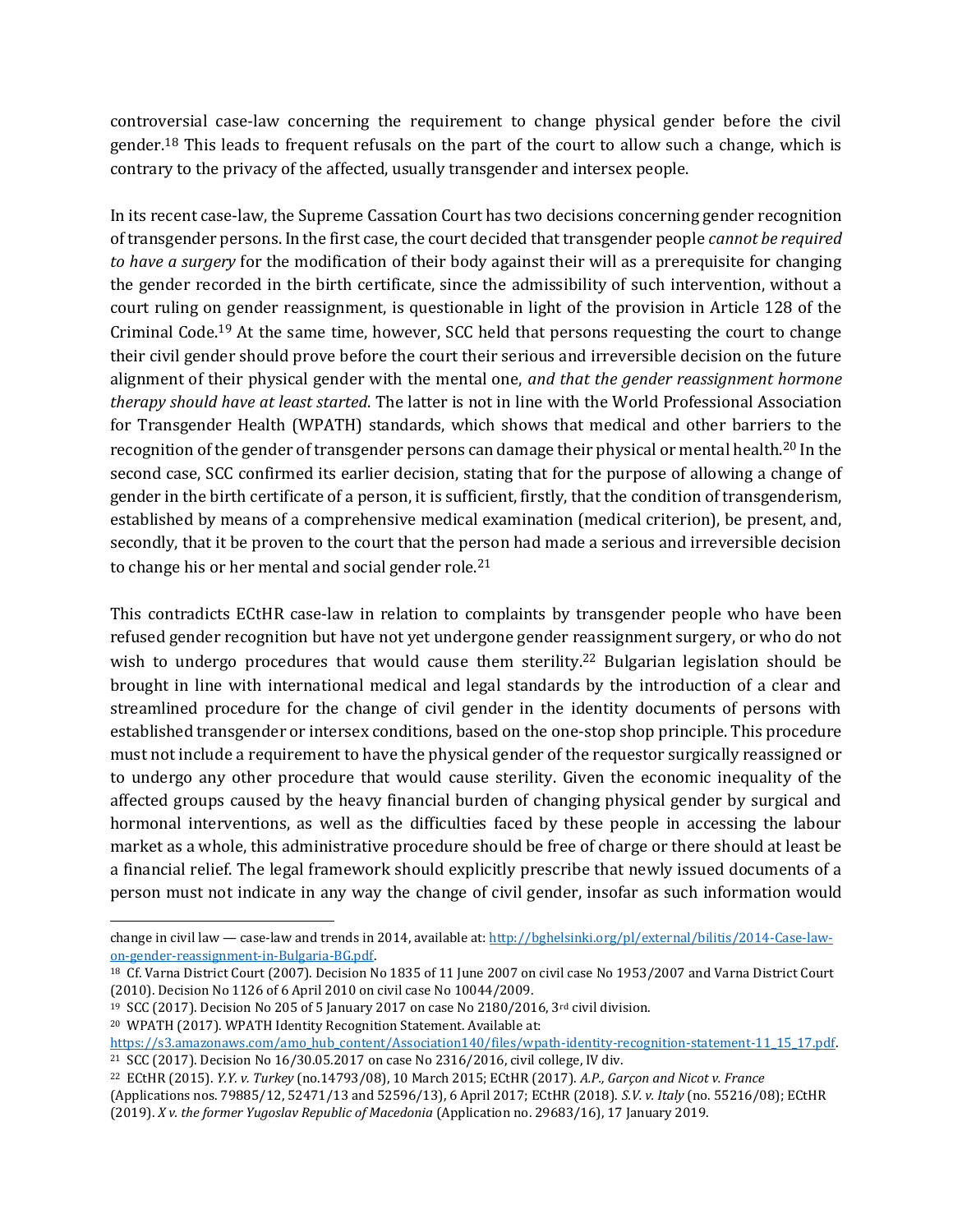reveal the changes to third parties, exposing the person to risk of discrimination and disproportionate interference in their personal life.

On the other hand, there is a lack of medical standards on surgical gender reassignment, and the existing medical standards do not integrate the issues concerning the intersex people. This includes guarantees that *no* early genital cosmetic surgery will be performed, regardless of the consent of a parent or guardian.

The legal definition of gender is missing from Bulgarian legislation. It should, therefore, be theoretically possible to indicate in civil status documents a third option other than male or female. The practical implementation of such a change is likely to be difficult due to the lack of such a possibility in the software of the civil status authorities. However, the change is necessary for people who do not feel involved in the man-woman gender binary. The only legal barrier to such a modification is the Constitutional Court's decision on the *ex ante* constitutionality review of the Istanbul Convention adopted during the year.

The decision of the Constitutional Court on the conformity of the Istanbul Convention with the Bulgarian Constitution is a serious retreat from the protection of human rights in Bulgaria. The Convention was to be ratified by Bulgaria in 2018. The Constitutional Court decision has potential consequences, in particular with a negative impact on persons in need of change of the civil gender indicated in their identity and civil status documents. The judgment came after a six-month campaign of the conservative reaction against the movement for equal rights of women and the movement for equal rights of LGBTI people, which opposed the ratification of the international treaty.<sup>23</sup> As part of this campaign, LGBTI people were severely stigmatised, with the word "gender", even if foreign to Bulgarian society, becoming an insult designating these communities. In April, the European Parliamentary Forum on Population and Development (EPF), a regional association of parliamentarians from different European countries, published a report entitled "Restoring the Natural Order": The religious extremists' vision to mobilize European societies against human rights on sexuality and reproduction".<sup>24</sup> The report analyses information leaked to a French television channel about a secret coordination network of conservative civil society organisations from Europe and the USA, who have been working on "achievable goals" since 2013, aimed at dismantling the progress achieved in the field of sexual and reproductive rights. EPF disclosed documents showing some of the network's objectives, including the elimination of the right to divorce, women's access to contraception, assisted reproduction or abortion, and the criminalisation of homosexuality.<sup>25</sup> The implementation of the Istanbul Convention is included among the network's targets, and the table of network activities also lists the campaign in Bulgaria. According to the table, the campaign was in fact launched in 2016 and was successfully completed in 2018.<sup>26</sup> EPF concludes that the main driver

<sup>23</sup> See Chapter 14, **Women's rights.**

 $24$  EPF (2018). "Restoring the Natural Order": The religious extremists' vision to mobilize European societies against human rights on sexuality and reproduction", 19 April 2018, available at: [https://www.epfweb.org/node/690.](https://www.epfweb.org/node/690) <sup>25</sup> Ibid., pp. 12 and 35.

<sup>26</sup> Ibid., p. 33.